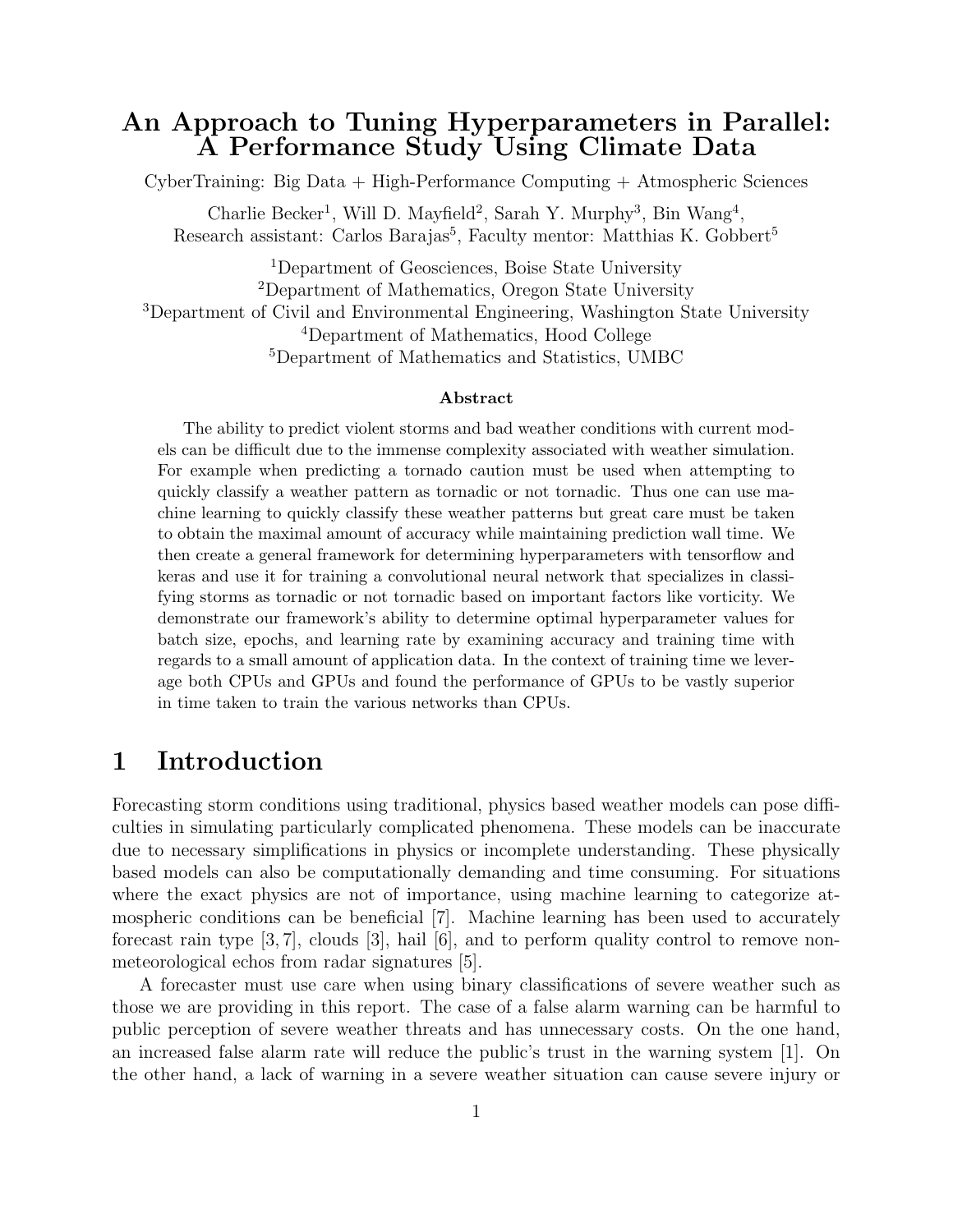death to members of the public. Minimizing both false alarms and missed alarms are key in weather forecasting and public warning systems.

We look to commonly used machine learning techniques such as convolutional neural networks and deep neural networks specifically. Both can be used to accurately and quickly determine whether or not application data shows a possibly severe whether condition like a tornado. However these networks must be heavily tuned and hardened to prevent false positives or worse false negatives from being produced. It is here that we focus our efforts by designing a general hyperparameter tuning framework with Python, Dask, Keras,Scikitlearn, and Tensorflow which allows for easy expansion of hyperparameter sets and automated parameter combination testing using a distribution high performance computing cluster. This enables us to test many hyperparameter combinations for the network while evaluating the accuracy of tornado prediction for each possible combination and how long it takes for the network to both train and perform a prediction based on application data. Additionally we implement a system to take small amounts of training data and turn them into large amounts of training data via augmentation allowing small sample sets of data to train a network as accurately as a larger distinct data set or even help remove bias that can be introduced by an imbalanced data set.

Section [1](#page-0-0) gives a brief overview of the application, purpose, and general ideas behind the work done. Section [2](#page-1-0) of this technical report discusses the atmospheric data set used to train an algorithm for identifying vorticity within a storm system. are possible. Section [2](#page-1-0) also describes the data augmentation completed that was necessary to avoid any bias being introduced in the training process. Section [3](#page-3-0) describes our method for tuning hyperparameters using the various mentioned python libraries and how we utilize this framework. Section [4](#page-7-0) conducts a performance study for CPUs and GPUs and present the results and comparisons thereof. Lastly Section [5](#page-12-0) discusses our conclusions and possibilities of future work that can be done on this project.

## <span id="page-1-0"></span>2 Data

#### 2.1 Base Data

The data set used in this analysis was obtained from the Machine Learning in Python for Environmental Science Problems AMS Short Course, provided by David John Gagne from the National Center for Atmospheric Research [\[4\]](#page-13-5). Each file contains the reflectivity, 10 meter U and V components of the wind field, 2 meter temperature, and the maximum relative vorticity for a storm patch, as well as several other variables. These files are in the form of  $32 \times 32 \times 4$  "images" describing the storm. Figure [2.1](#page-2-0) shows an example image from one of these files. Storms are defined as having simulated radar reflectivity of 40 dBZ or greater. Reflectivity, in combination with the wind field, can be used to estimate the probability of specific low-level vorticity speeds. The dataset contains nearly 80,000 convective storm centroids across the central United States.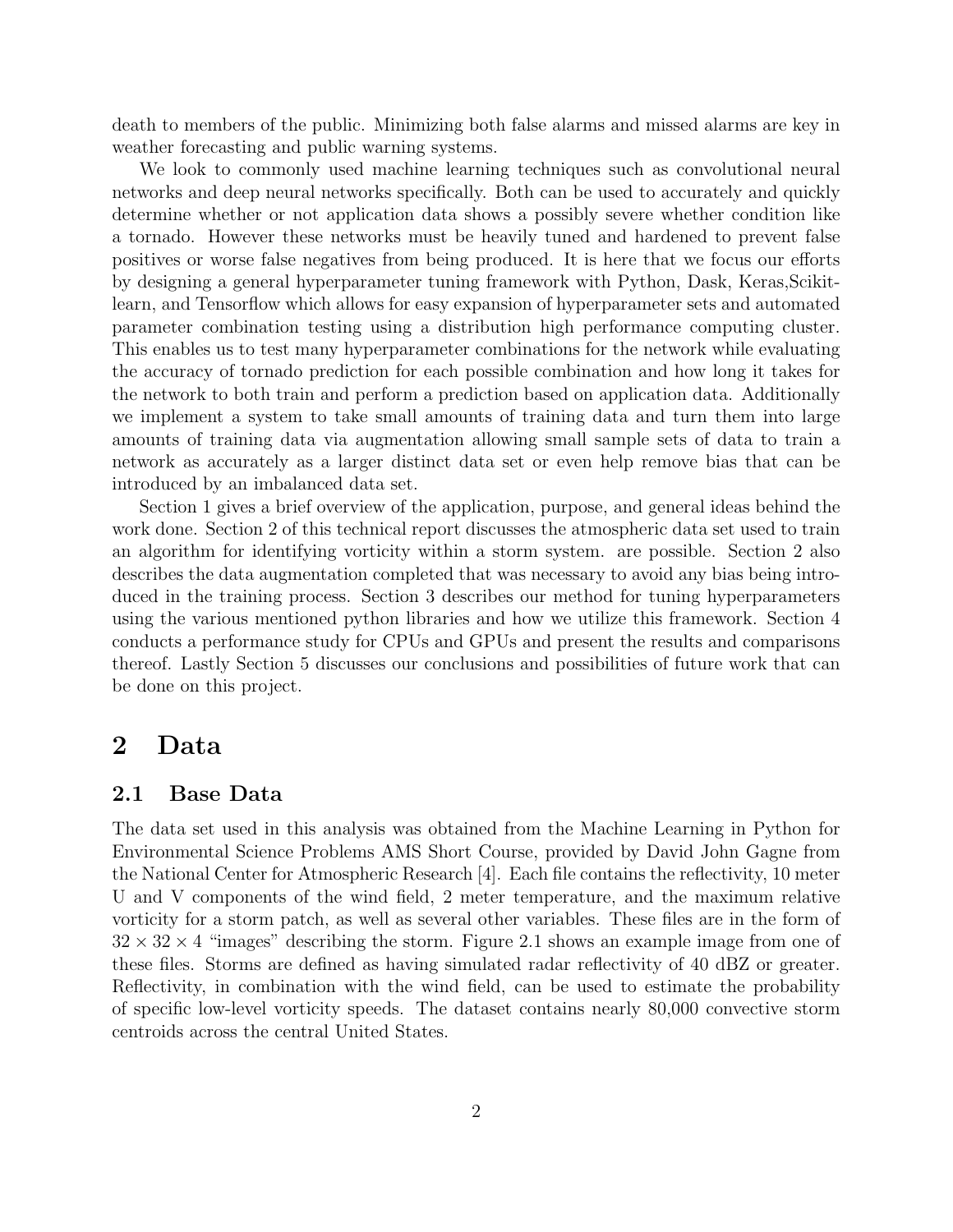

<span id="page-2-0"></span>Figure 2.1: An example image of the radar reflectivity and wind field for a storm.

### 2.2 Data Augmentation

The data set comes from numerically simulated thunderstorms from the National Center for Atmospheric Research (NCAR) [\[4\]](#page-13-5) convection-allowing ensemble. Within both the training and test data set, approximately 5% of examples has a maximum vorticity larger than the threshold value of 0.005, which indicates strong rotation. In the algorithm, the strong rotation case is classified as tornadic. Because of the large ratio between the majority (nontornadic) and minority (tornadic) classes, which is 19:1, the data set is unbalanced. The problem of unbalanced data for classification problem is that this model will be trained in a way that is biased toward the over-represented data. If the validation and test samples are biased in the same fashion, this will compromise the validation results of the deep learning model. Especially for climate problems such as tornado prediction, false negatives (nontornado cases) may have life/death consequences for the general public should this prediction model be adopted in practice. Therefore, it is critical to address this issue and to understand its implications with the performance metrics of the deep learning methods.

There are three options that we can use to solve these problems: (i) we can undersample the majority class by deleting some samples at random in this class; (ii) we can oversample the minority class by duplicating some samples at random; (iii) we can generate synthetic data to adjust the ratio of majority and minority classes. In this project, we approach this issue using the last two methods.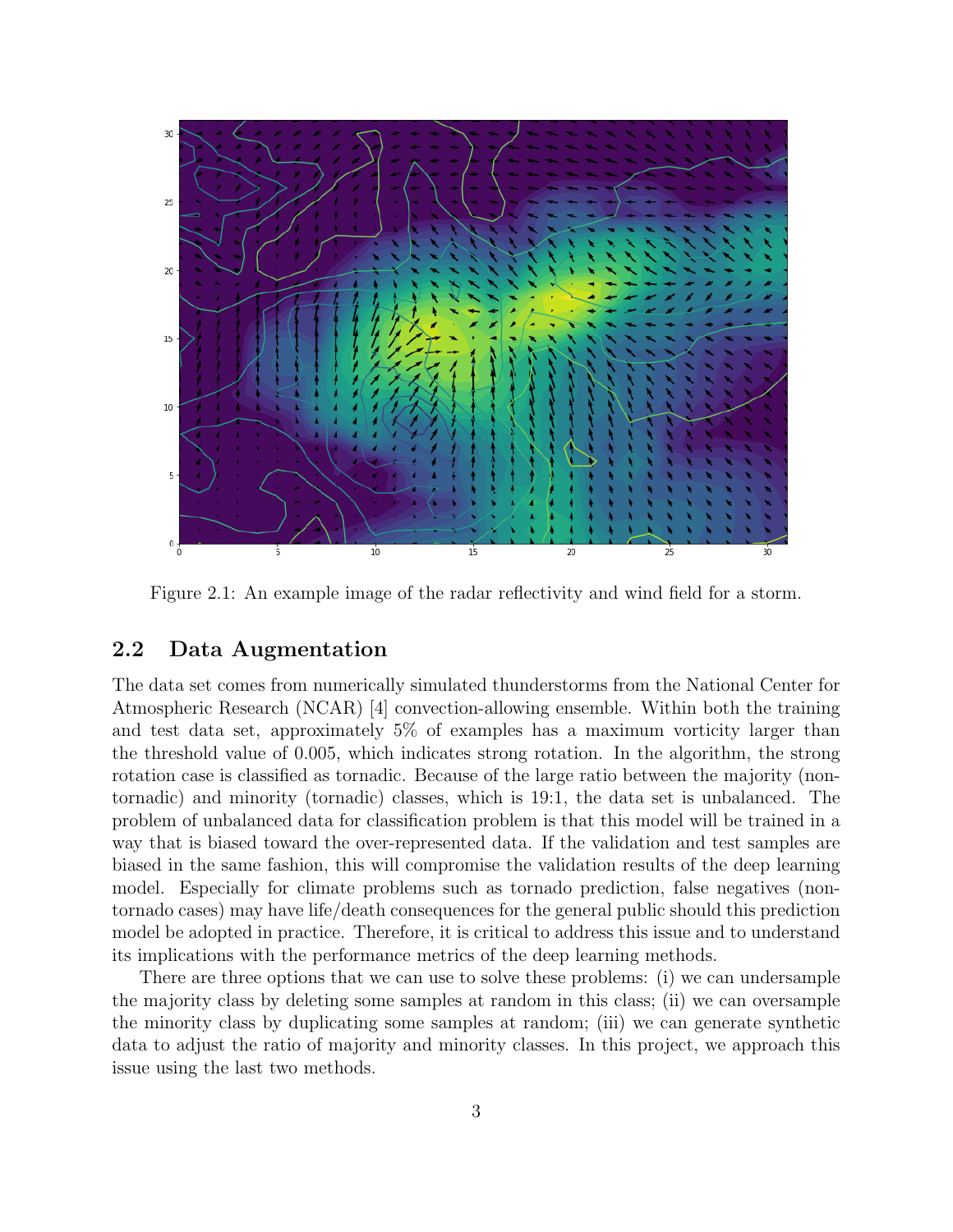The current parallelization framework is built upon the deep learning architectures distributed by the AMS short course on machine learning using Python [\[4\]](#page-13-5). For the deep neural network, the input data is a one-dimensional array. We used the RandomOverSampler class from imblearn.over\_sampling to perform random over-sampling of the minority class by picking samples at random with replacement. One of the parameters that we can tune is the desired ratio of the number of samples in the majority class over the number of samples in the minority class after resampling.

The limitation of this method is that it works with a two dimensional array at most. For a two-dimensional convolutional neural network, the inputs are the tensor image data. To use this method, we have to cast the images into the required format. Instead, we resort to a new approach using the ImageDataGenerator class from Keras. We can use this class to generate batches of tensor image data with real-time data augmentation while training the network. The data will be looped over in batches. With the different parameters provided by this class, new synthetic samples can be generated by translations, rotations, zooming, shearing, and horizontal/vertical flips. Since the labels of the data set are generated by the maximum vorticity value of the image sample, we want to perturb the images with care so that the labels are not accidentally changed. For this purpose, we carefully choose to apply the rotations and flips to the original samples to generate the new ones.

Note that the ImageDataGenerator class can shuffle and enlarge the data set on the fly, but it does not automatically handle class imbalances of the data set. Therefore, we pre-process the data before feeding it to the ImageDataGenerator. Specifically, since the majority over minority ratio is 19, we duplicate the minority class 18 times, and append to the original data set to make the entire data set largely balanced. We can then shuffle the data, and use ImageDataGenerator to slightly vary the images randomly, using rotations and reflections. Instead of augmenting the data in real time while doing the training, we can also complete the augmentation at the preprocessing stage before the data is fed into the model via skimage.transform.rotate. We notice that it is also possible to explore alternative metrics more suitable for unbalanced dataset.

## <span id="page-3-0"></span>3 Parallelism of Hyperparameter Tuning

### 3.1 Hyperparameters

As the popularity and depth of deep networks continues to grow, efficiency in tuning hyperparameters, which can increase total training time by many orders of magnitude, is also of great interest. Efficient parallelism of such tasks can produce increased accuracy, significant training time reduction and possible minimization of computational cost by cutting unneeded training.

We define hyperparameters as anything that can be set before model training begins. Such examples include, but are not limited to, number of epochs, number and size of layers, types of layers, types and degree of data augmentation, batch size, learning rates, optimizer functions, and metrics. The weights that are assigned to each node within a network would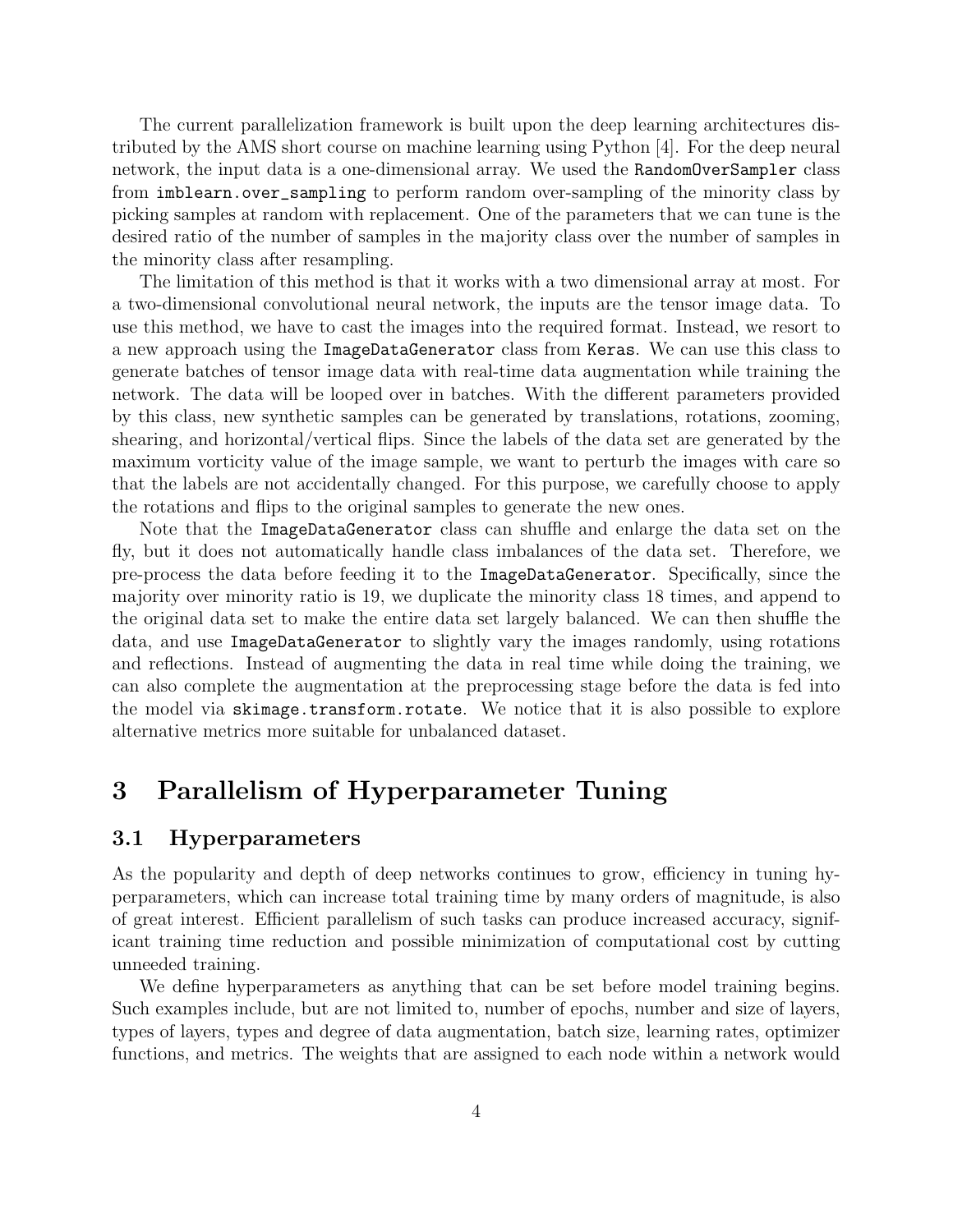be considered a parameter, as opposed to a hyperparameter, since they are only learned through training. With so many hyperparameters to vary, and the near infinite amount of combinations and iterations of choices, hyperparameter tuning can be a daunting task. Many choices can be narrowed down by utilizing known working frameworks and model structures, however, there is still a very large area to explore even within known frameworks. This is compounded by the uniqueness of each dataset and the lack of a one-size-fits all framework that is inherent with machine learning. Below, we propose a method for the parallelism of hyperparameter tuning using the dask cluster distribution combined with a cross-validated hyperparameter grid search, implemented with Keras and a Tensorflow backend.

#### 3.2 Framework

Dask (ver1.2.2) is a parallel programming library that combines with the Numeric Python ecosystem to provide parallel arrays, dataframes, machine learning, and custom algorithms and is based on Python and the foundational C/Fortran stack. It can be implemented locally or on a distributed cluster and excels in large memory jobs. 'Dask Distributed' is the specific branch of Dask that allows for integration into a high performance computing cluster. There are many ways to distribute work across a cluster, however, we will focus on the common method of applying a function across a list of iterables, with each iteration being distributed to an open process on the cluster. It even goes as far as to create and submit automatically generated SLURM files to the scheduler for the user. Additionally one can also feed custom SBATCH arguments like --cpus-per-task=1 to Dask and it will append them to the SBATCH collection during the creation of the worker nodes. This usability and conceptual operational is identical to multiprocessing.Pool.map but the processes can live on one or several nodes rather than being confined to a single machine. The primary limitation to this method is that we are limited to a single iterable and thus could only tune one hyperparameter at a time using this method alone. It is here that we combine this approach with a cross validated grid search when fitting each model.

Python's well-known scikit-learn (ver0.20.3) machine learning module has many builtin features to help train and tune models appropriately, however, many of them are not optimized for deep networks and big data. We chose to implement the GridSearchCV method which produces a hyperparameter grid using stratified K-Fold cross validation, known as brute force training. We combine these two methods, and thus create a nested grid of hyperparameters with the outer iterable being distributed over the cluster. To link the two methods and build the models themselves, we utilize Keras (ver2.2.4) with Tensorflow (ver1.13.2) as the backend for CPU testing. To integrate Keras models into scikit-learn you must wrap them in the KerasClassifier or KerasRegression class, as a function, which acts as a model constructor. This enables the ability to utilize scikit-learns grid search, however one more step is needed to distribute them along the cluster.

Due to technical limitations we cannot use TensorFlow 1.13 for GPU computations. The current version of the kernel is not new enough to use the newest TensorFlow. Instead we opt for TensorFlow 1.12 with GPU capabilities which we hope has comparable speeds.

Dask is used to first initiate workers, with the option of static or dynamic scaling, and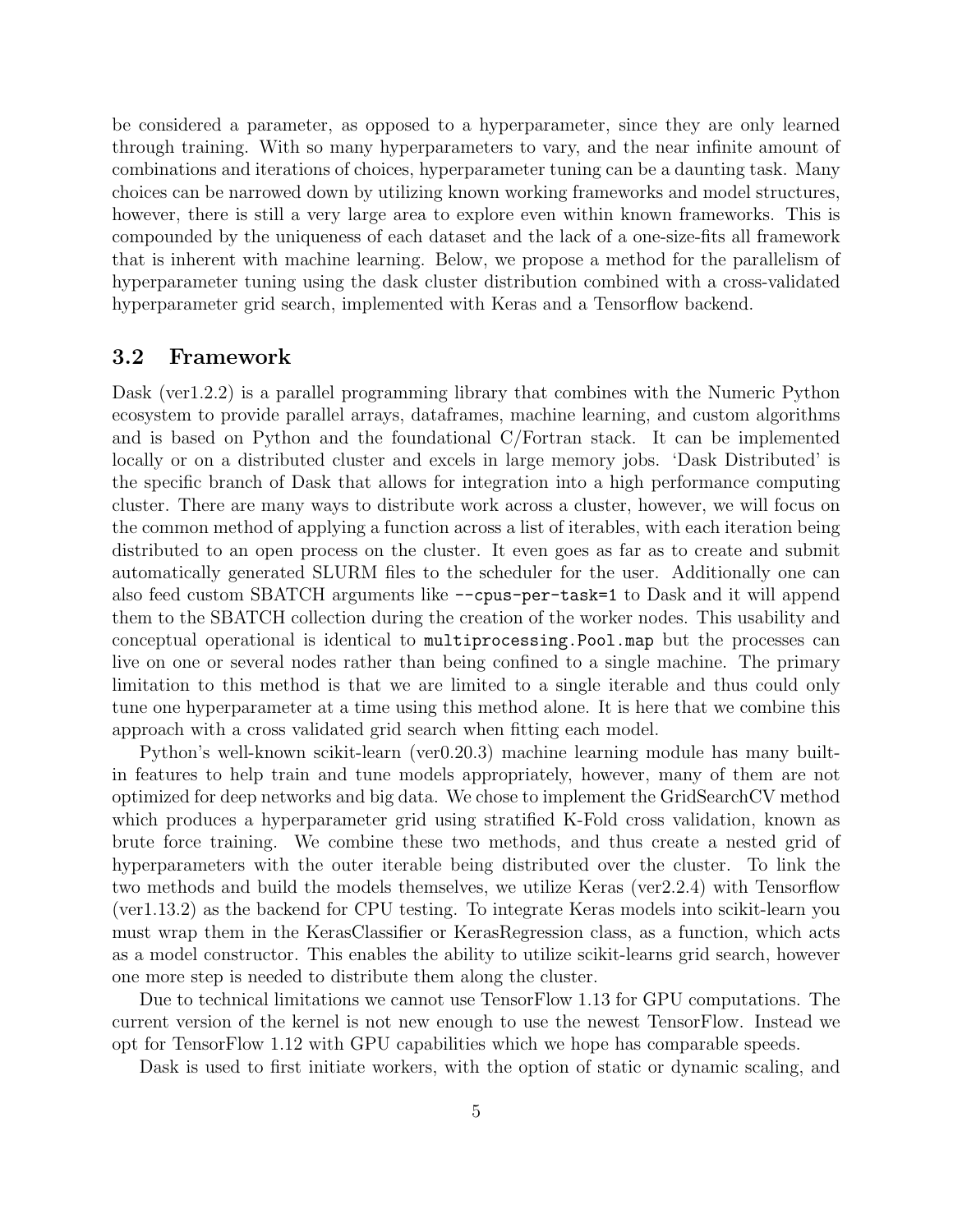then waits for processes to be received. We then build a train function to train the grid search models. Lastly, we utilize the client.map() method to distribute the train function across our processes, iterating over our outer parameter we pass. To further simplify the process, Dask easily integrates with many popular cluster schedulers such as SLURM and PBS.

One additional feature of Dask Distributed is the Dask Dashboard, which can be used to stream the performance of the cluster to view memory consumption, CPU usage, time spent per process, among other features. One must use port forwarding to enable this; Dask workers utilize a default port of :8787 for this purpose. Figure [3.1](#page-6-0) shows a sample screenshot of the dashboard. The figure represents the 'workers' tab which in this example, is streaming each dask worker as an entire compute node. In our SLURM configuration file, we set '--tasks-per-node=1' as each task is a separate grid search function and is noted as such in the 'ncores' sub-column. Thus, setting the tasks to 1, allows the CPU usage to exceed 100%, with there being 100% available per CPU within the node. The example shown here is from a study (similar to the one in the following section) using compute nodes with 16 CPUs, and thus a maximum CPU Usage, sub-column cpu, of 1600%. We note some of the workers consistently utilizing over  $1300\%$  ( $> 81.25\%$  total) processing power per node, and other workers utilizing much less (but still much greater than 100%), the lowest in this example at 575.5% (36% total). This is directly related to the batch size, which in this example, is the parameter we varied per node. Too small of a batch size prevents optimal computing efficiency. Optimizing total CPU usage is slightly out of scope for this project, but it is important to see how different configurations utilize available CPU power. Many other metrics can be explored through the dashboard such as memory and CPU usage though time (System tab) and time spent per specific task (Tasks tab).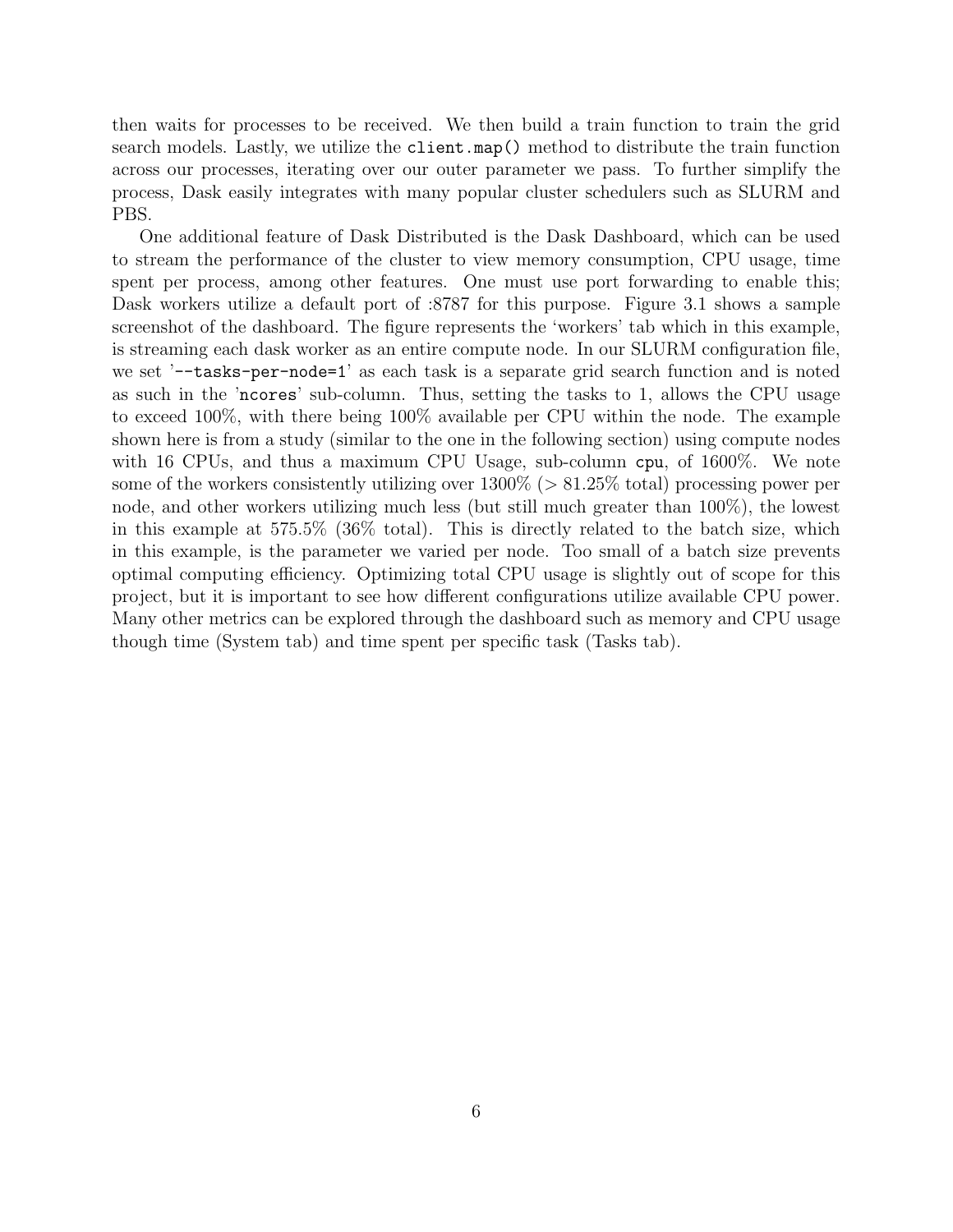| IV          | <b>Status</b>          | Workers              | Tasks          |        | System | Profile      | Graph    | Info    |            |             |
|-------------|------------------------|----------------------|----------------|--------|--------|--------------|----------|---------|------------|-------------|
| CPU Use (%) |                        |                      |                |        |        |              |          |         |            |             |
|             |                        |                      |                |        |        |              |          |         |            |             |
|             | Memory Use (%)         |                      |                |        |        |              |          |         |            |             |
|             |                        | <b>DOO 0</b>         |                |        |        |              |          |         |            |             |
|             |                        |                      |                |        |        |              |          |         |            |             |
| worker      |                        | $ncores$ $\triangle$ | cpu            | memory |        | memory_limit | memory % | num fds | read_bytes | write_bytes |
|             | tcp://10.2.1.111:46297 | 1.                   | 1304.7 % 6 GiB |        |        | 30 GiB       | 19.2 %   | 30      | 114 B      | 0           |
|             | tcp://10.2.1.112:40476 | 1                    | 1401.0 % 6 GiB |        |        | 30 GiB       | 20.8%    | 30      | 1 KiB      | 1 KiB       |
|             | tcp://10.2.1.113:35252 | 1                    | 1253.9 % 6 GiB |        |        | 30 GiB       | 19.2 %   | 30      | 2 KiB      | 1 KiB       |
|             | tcp://10.2.1.114:37884 | 1                    | 1351.6 % 6 GiB |        |        | 30 GiB       | 19.6 %   | 30      | 1 KiB      | 1 KiB       |
|             | tcp://10.2.1.115:41297 | 1.                   | 1068.5 % 6 GiB |        |        | 30 GiB       | 19.8 %   | 30      | 1 KiB      | 1 KiB       |
|             | tcp://10.2.1.118:42028 | 1                    | 636.7%         | 7 GiB  |        | 30 GiB       | 23.8%    | 30      | 1 KiB      | 101 KiB     |
|             | tcp://10.2.1.122:38114 | 1                    | 922.7%         | 6 GiB  |        | 30 GiB       | 21.1%    | 30      | 1 KiB      | 1 KiB       |
|             | tcp://10.2.1.123:46335 | 1                    | 575.5%         | 7 GiB  |        | 30 GiB       | 22.1 %   | 30      | 1 KiB      | 1 KiB       |

<span id="page-6-0"></span>Figure 3.1: An example image from the Dask Distributed dashboard.

### 3.3 Hardware Description

The University of Maryland, Baltimore County High Performance Computing Facility 'taki' cluster is a heterogeneous cluster with equipment acquired in 2009, 2013, and 2018. It contains over 170 CPU nodes, a GPU cluster containing 20 hybrid CPU/GPU nodes. We only used the 2018 and 2013 portions of the cluster. Currently the 2018 portion of taki is comprised of 42 compute and 2 develop nodes, each with two Intel Skylake CPUs each with 18 cores and 384 GB of memory. There is 1 GPU node containing 4 NVIDIA Tesla V100 GPUs connected by NVLink and two 18 core Intel Skylake CPUs. The 2013 portion of the cluster contains 49 compute, 2 develop, and 1 interactive nodes, each containing two 8-core Intel Ivy Bridge CPUs and 64 GB of memory. Additionally there are 18 CPU/GPU nodes, each is a hybrid node with two 8-core Intel Ivy Bridge CPUs and 2 NVIDIA K20m GPUs.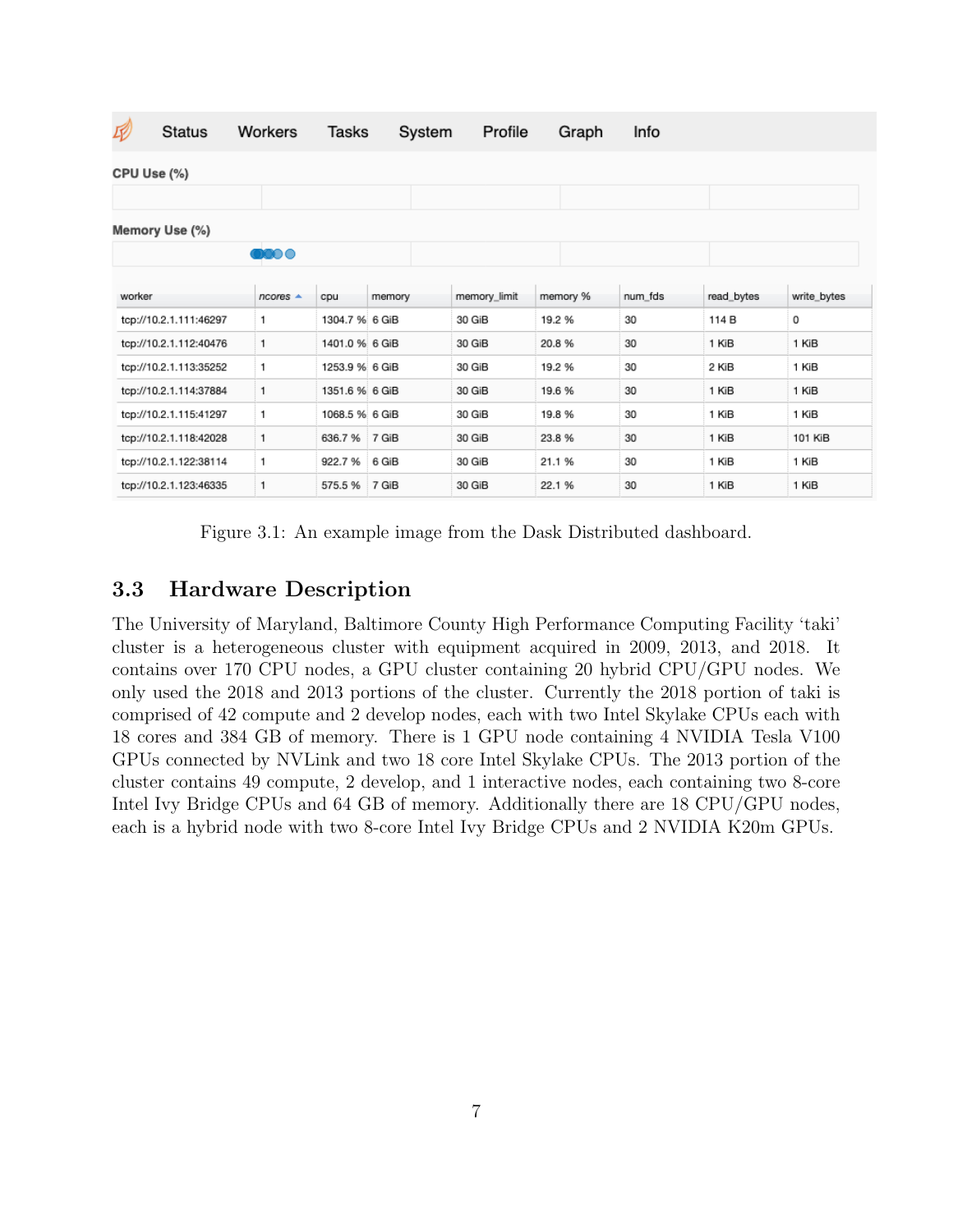## <span id="page-7-0"></span>4 Results

We use the framework detailed in Section [3](#page-3-0) to demonstrate a small time performance study. The model described here was based on the that used in the Machine Learning in Python for Environmental Science Problems AMS Short Course [\[4\]](#page-13-5). The short course used a convolutional neural network architecture that is shown in Figure [4.1.](#page-7-1) We choose our hyperparameter grid to consist of epochs, learning rate (using the 'Adam' optimization function) and batch size with values of [5,10,15], [0.001, 0.005, 0.01], and [128, 256, 512, 1024, 2048, 4096], respectively. Batch size was the 'outer' parameter that was changed and distributed over multiple nodes, each consisting of a large suite of models from the scikit-learn CV gridsearch. Each suite of models was cross validated with a stratified 3-fold validation, making for a total of 162 models trained in the study: 6 batch sizes  $\times$  3 epochs  $\times$  3 learning rates  $\times$  3 validation runs. Fully reproducible Python code using this specific framework can be found on GitHub [\[2\]](#page-13-6).

| Layer (type)                                                                | Output Shape |                       | Param # |
|-----------------------------------------------------------------------------|--------------|-----------------------|---------|
| input_28 (InputLayer)                                                       |              | (None, 32, 32, 3)     | 0       |
| conv2d_82 (Conv2D)                                                          |              | (None, 32, 32, 8)     | 608     |
| activation_109 (Activation) (None, 32, 32, 8)                               |              |                       | 0       |
| average_pooling2d_82 (Averag (None, 16, 16, 8)                              |              |                       | ø       |
| conv2d_83 (Conv2D)                                                          |              | (None, $16, 16, 16$ ) | 3216    |
| activation_110 (Activation) (None, 16, 16, 16)                              |              |                       | 0       |
| average_pooling2d_83 (Averag (None, 8, 8, 16)                               |              |                       | ø       |
| conv2d_84 (Conv2D)                                                          |              | (None, 8, 8, 32)      | 12832   |
| activation_111 (Activation) (None, 8, 8, 32)                                |              |                       | 0       |
| average_pooling2d_84 (Averag (None, 4, 4, 32)                               |              |                       | 0       |
| flatten_28 (Flatten)                                                        | (None, 512)  |                       | ø       |
| dense_28 (Dense)                                                            | (None, 1)    |                       | 513     |
| activation_112 (Activation) (None, 1)                                       |              |                       | ø       |
| Total params: 17,169<br>Trainable params: 17,169<br>Non-trainable params: 0 |              |                       |         |

<span id="page-7-1"></span>Figure 4.1: Initial model structure, adapted from Machine Learning in Python for Environmental Science Problems AMS Short Course [\[4\]](#page-13-5).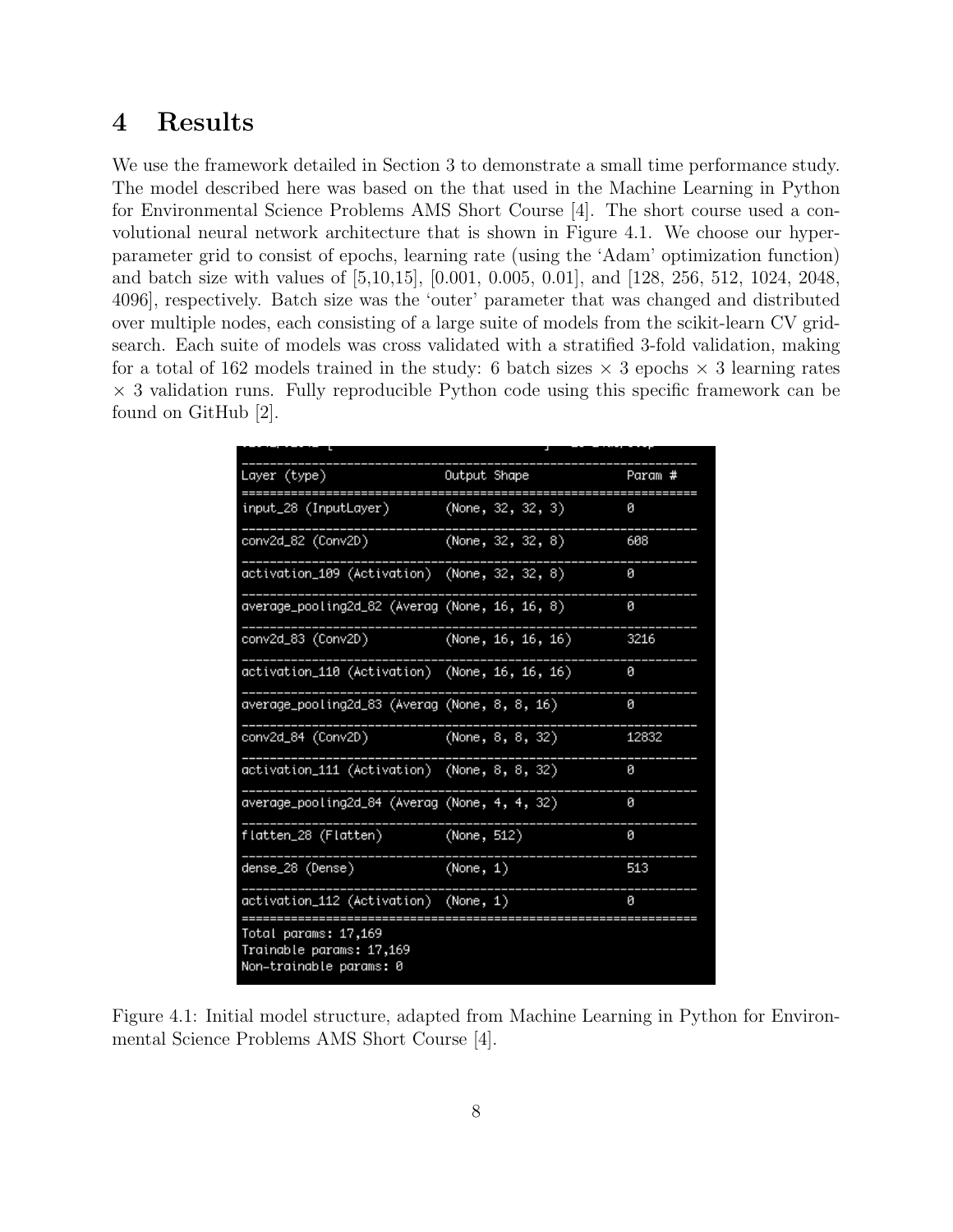A script and description of how to download the dataset can be found at [https://](https://github.com/djgagne/ams-ml-python-course/blob/master/download_data.py) [github.com/djgagne/ams-ml-python-course/blob/master/download\\_data.py](https://github.com/djgagne/ams-ml-python-course/blob/master/download_data.py) $^1$  $^1$  [\[4\]](#page-13-5). We preprocessed the original NCAR storm data containing 183, 723 distinct storms, each of which consists of  $32 \times 32$  grid points, and extracted composite reflectivity, 10m west-east wind component in meters per second, and 10m south-north wind component in meters per second at each grid point giving approximately 2GB worth of data. We use the future vertical velocity as the output of the network. This gives us 3 layers of data per storm entry producing a total data size of  $183,723\times32\times32\times3$  floats to feed into the neural network. We use 138, 963 storms for training the model without data augmentation and 44, 760 storms for testing the accuracy of the model. We track the total wall time for both training and test over all images in the sets.

#### 4.1 Hyperparameter Tuning

The display of hyperparameter tuning poses a challenge, as it is often a large  $n$ -dimensional grid. We chose a relatively small grid to optimize over for two primary reasons: (a) It will be easier to visualize the data, and (b) we are less concerned with finding the actual best model here and are more concerned with demonstrating the approach.

For all epoch numbers, we provide the mean accuracies and standard deviations for each model configuration. Accuracy universally trends downward with increasing batch size, which is expected as there are less weights to learn. Figure [4.2,](#page-9-0) Figure [4.3,](#page-9-1) and Figure [4.4](#page-10-0) provide the mean accuracies and corresponding standard deviations for each batch size for 5, 10, and 15 epochs, respectively, with each learning rate separated by color. Mean accuracy and standard deviation used in the figures were calculated from three stratified, cross validated runs. In general, the standard deviation did not show any trends with increasing batch size, accuracy, or learning rate. However, the distribution of the standard deviations can provide insight on how many K-folds to use for cross validation. This is a demonstration using 3-fold cross validation, and the spread of standard deviation here probably lends itself to a higher K-fold scheme.

The larger learning rate of 0.01 was, overall, significantly less accurate than the lower learning rates (0.001 and 0.005) in all three scenarios. Learning rates of 0.001 and 0.005 had similar accuracy results, though Figure [4.4](#page-10-0) shows better performance from a learning rate of 0.005. Overall combined accuracy increases for all three learning rates as epoch size increases, indicating the model may be slightly underfit and training with more epochs could be beneficial. These plots also provide insight on the most efficient batch size, without losing significant accuracy, which is clearly demonstrated in figure [4.4](#page-10-0) as a batch size of 512. Thus, we can conclude that the optimal configuration (within our chosen grid space) is a batch size of 512, a learning rate of 0.005 and total epochs of 15. In practice, a larger grid space would be ideal to reduce noise and more clearly identify trend and ensure your model is neither underfit or overfit.

<span id="page-8-0"></span> $1$ Dataset can be downloaded from  $https://storage.googleapis.com/track_data_ncar\_ams_3km_csv_$ [small/track\\_data\\_ncar\\_ams\\_3km\\_csv\\_small.tar.gz](https://storage.googleapis.com/track_data_ncar_ams_3km_csv_small/track_data_ncar_ams_3km_csv_small.tar.gz).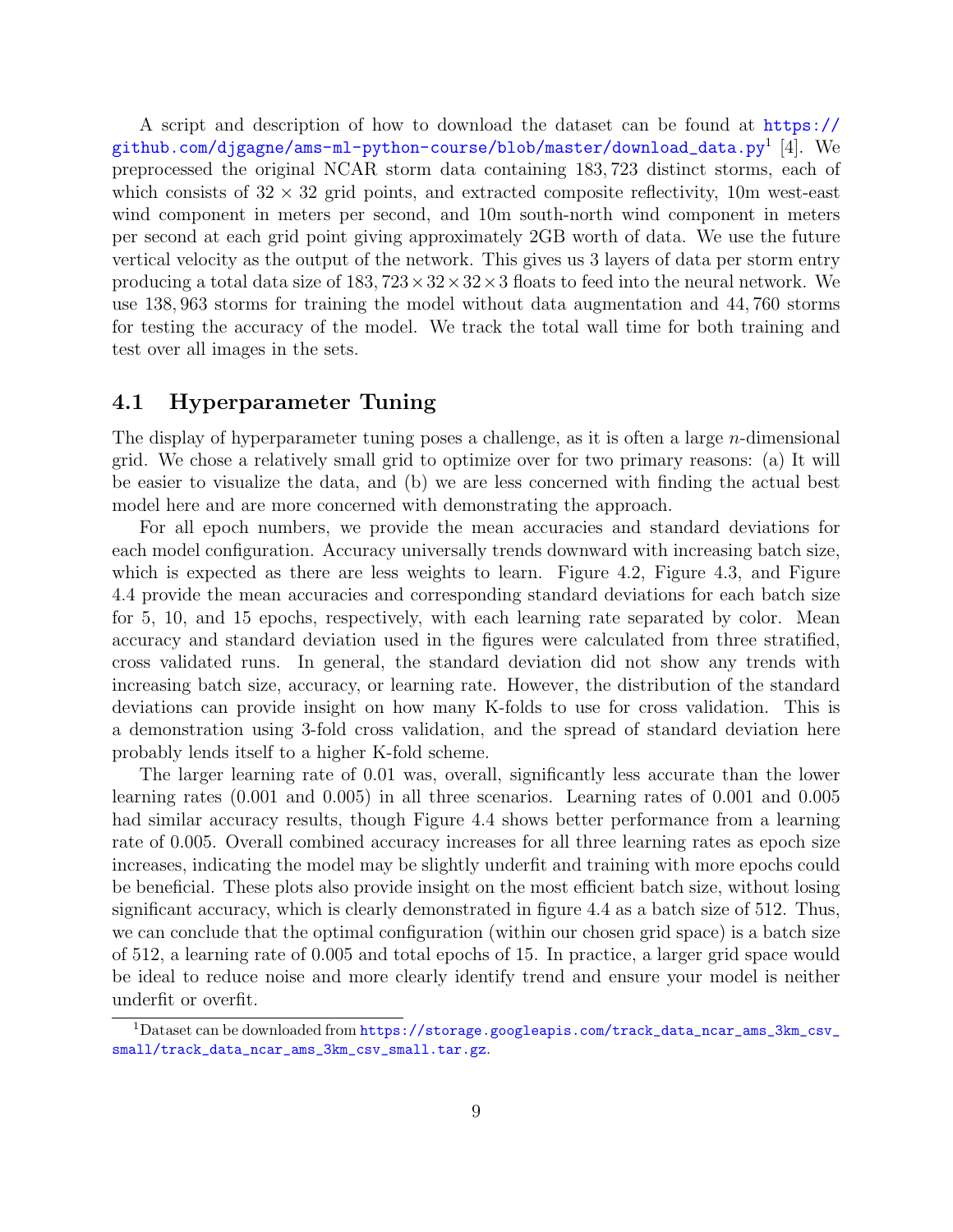

Figure 4.2: Accuracy results for a range of batch sizes and learning rates with 5 epochs (top) and the corresponding standard deviation for each set of results (bottom).

<span id="page-9-0"></span>

<span id="page-9-1"></span>Figure 4.3: Accuracy results for a range of batch sizes and learning rates with 10 epochs (top) and the corresponding standard deviation for each set of results (bottom).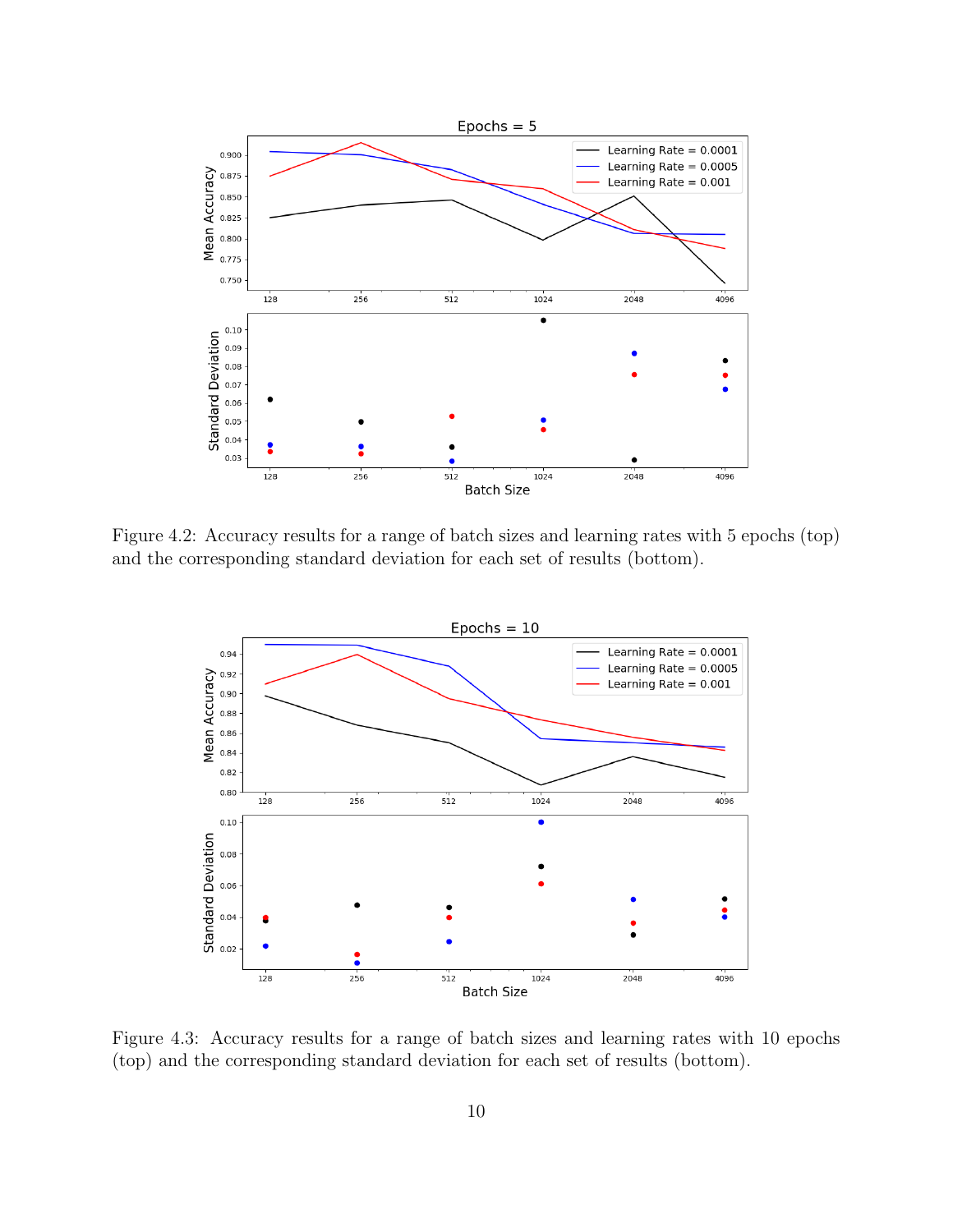

<span id="page-10-0"></span>Figure 4.4: Accuracy results for a range of batch sizes and and learning rates with 10 epochs (top) and the corresponding standard deviation for each set of results (bottom).

## 4.2 CPU Performance



<span id="page-10-1"></span>Figure 4.5: The training time for each batch size for runs on 2013 (red) and 2018 (blue) nodes. Each data point represents the total time it takes to train all combinations of hyperparameters with the given batch size.

We ran the same study on both the 2013 and 2018 hardware and timed the results for each model grid distributed to each node (by batch size) and can be seen in Figure [4.5.](#page-10-1)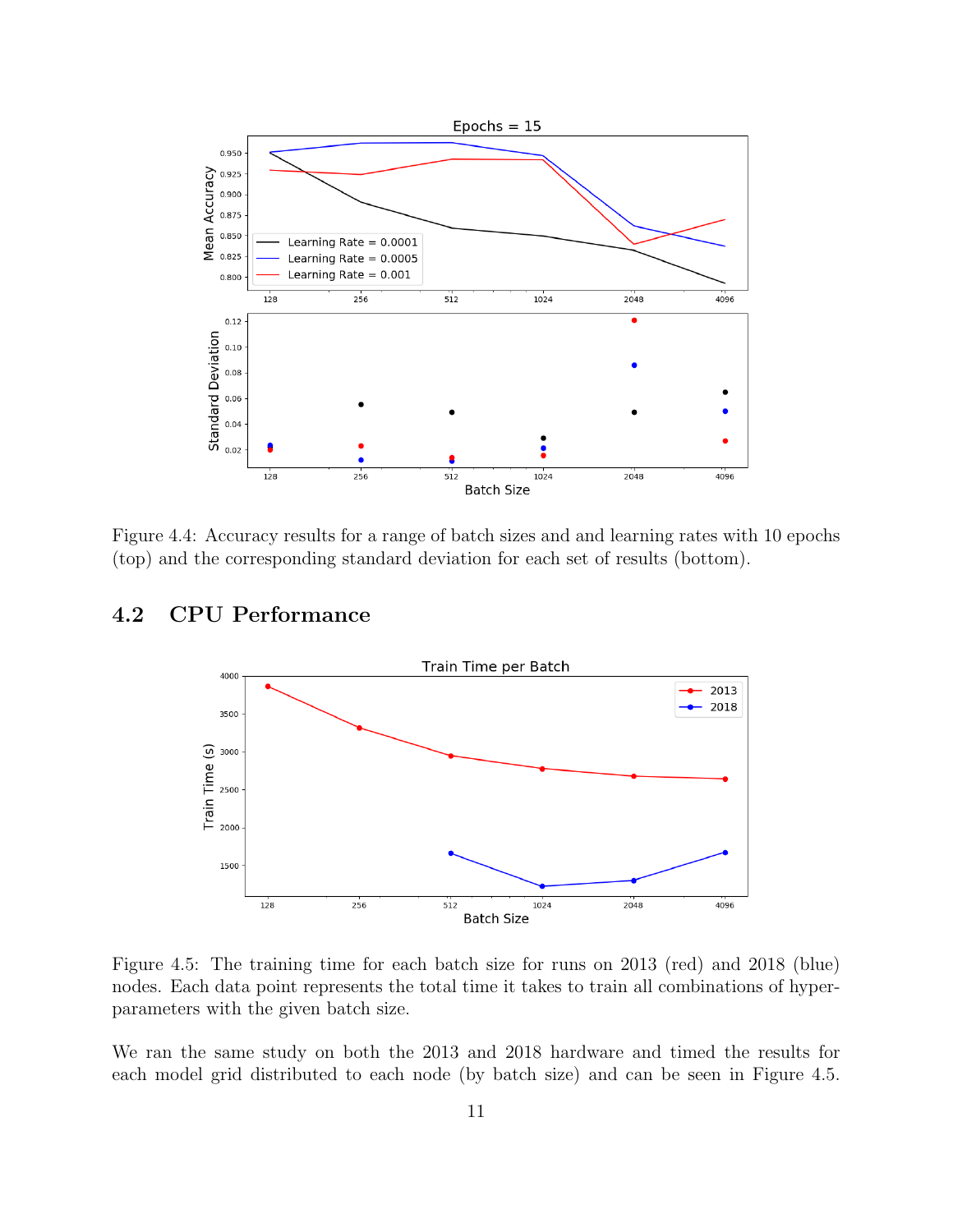2013 hardware shows an exponential decrease with increasing batch size, which is generally expected, as less computation is necessary for increased batches. The same timing pattern is not found in the 2018 nodes, with increasing times as the batch size increases in later iterations. The primary reason for this is still uncertain to us at this time. However, the main take away from the figure, is that overall timing on the 2018 hardawre is significantly reduced across all batch sizes compared to the 2013 hardware, due to the effective parallelization utilizing 2018's 32 available CPUs vs 2013's 16. Note that each time displayed in this figure are representative of the entire run for each batch size and are not an average as the accuracy measurements are.

### 4.3 GPU Performance



<span id="page-11-0"></span>Figure 4.6: The training time for each batch size using a varying number of GPUs. Each data point represents the total time it takes to train all combinations of hyperparameters with the given batch size.

Figure [4.6](#page-11-0) is the performance time that occurs when using one to several GPUs for trainings with a varying number of batch sizes. This chart is arranged and is considered to be similar in thought to Figure [4.5.](#page-10-1) The most notable aspect of this plot is that despite the variation in batch size and total GPUs used for computation there is a clear U bend in each of the lines. Each GPU line bottoms out at some time associated with one particular batch size and then the times become slower as the batch size increases. It is more important to see that even though this general trend is followed by all lines do not share the same optimal batch size. For example 4 GPUs have 256 as the optimal batch size but 1 GPU has an optimal batch size of 512. Additionally 2 GPUs and 3 GPUS have the same optimal batch size of 512 but 3 GPUs performs much better at this optimal point. There is also no "best" line. Each arrangement of GPUs performs worse than another at least once. At a batch size of 512 3 GPUs actually out perform 4 GPUs. At a batch size of 4096 and 128 2 GPUs out perform 3 GPUs. The optimal number of GPUs depends largely batch size and overall datasize. With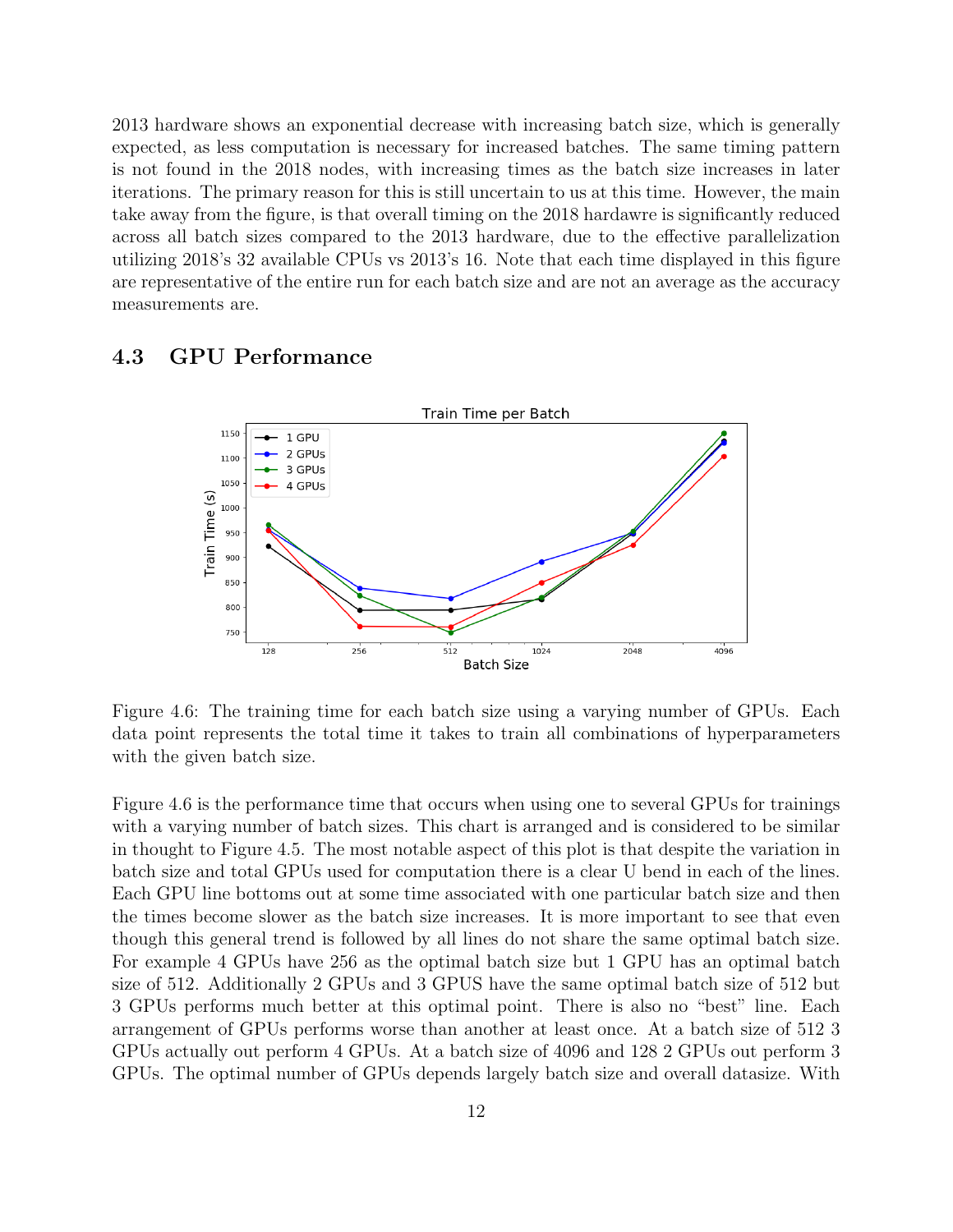a smaller dataset like this we cannot be completely sure that this behavior holds for larger datasets. The GPUs are clearly powerful and a superior way to train even if the number that should be used undetermined.

## <span id="page-12-0"></span>5 Conclusions and Future Work

In this paper, we propose a general framework for augmentation and a parallel tuning scheme for hyperparameters using a combination of the popular Python utilities Dask, Scikit-learn, Keras, and for data agumentation using the RandomOverSampler package and Keras' Image-DataGenerator. We implemented a convolutional neural network trained by the augmented and balanced data and demonstrated results over a variety of configurations, showing trends related to the tuned hyperparameters. We then tested this approach by conducting a sample performance study on the 2013 and 2018 nodes of the HPCF cluster at the University of Maryland, Baltimore County.

We also compared the performance of two CPU architectures and the NVIDIA V100. The 2018 nodes vastly out performed the 2013 nodes. This is not a very surprising as the 2018 nodes have double the number of cores per node even if the 2018 nodes are slightly slower. While the iteration size changed the 2018 did not show any meaningful speedup and actually had a slow down after a certain point. The reason is not particularly clear. One could argue that even if the batch size is smaller or larger the same amount of data is still being put into the CNN. For smaller batch sizes the weights are updated more frequently but there is a less data to perform computation on at a time. For larger batch sizes the weights are updated less frequently but there is more data to perform computation on. We see the same behavior when comparing the performance trend of the GPUs to the CPUs. There is an optimal point with the best performance where after training becomes much slower. This optimal point is not the same for all numbers of GPUs. It is possible that with a larger dataset, achieved through augmentation or a new problem, could yield more concrete behavior and trends. The only conclusive finding in the performance study is that regardless of how many GPUs are used the GPUs always out perform the CPUs are the same batch size despite core count.

Possible future work includes doing indepth hyperparameter tuning. We only mutate four hyperparameters when we could be changing several other hyperparameters and we could also test more variability in our current hyperparameter set. Additionally this study was fairly small in size and primarily used as a sample to test the framework. To address the problematic smallness of our dataset we would want to use the data augmentation feature we implemented in order to balloon the size of our data significantly. Doing so would allow us to better tune our hyperparameters and see longer less volatile performance times which grants us more substantial results.